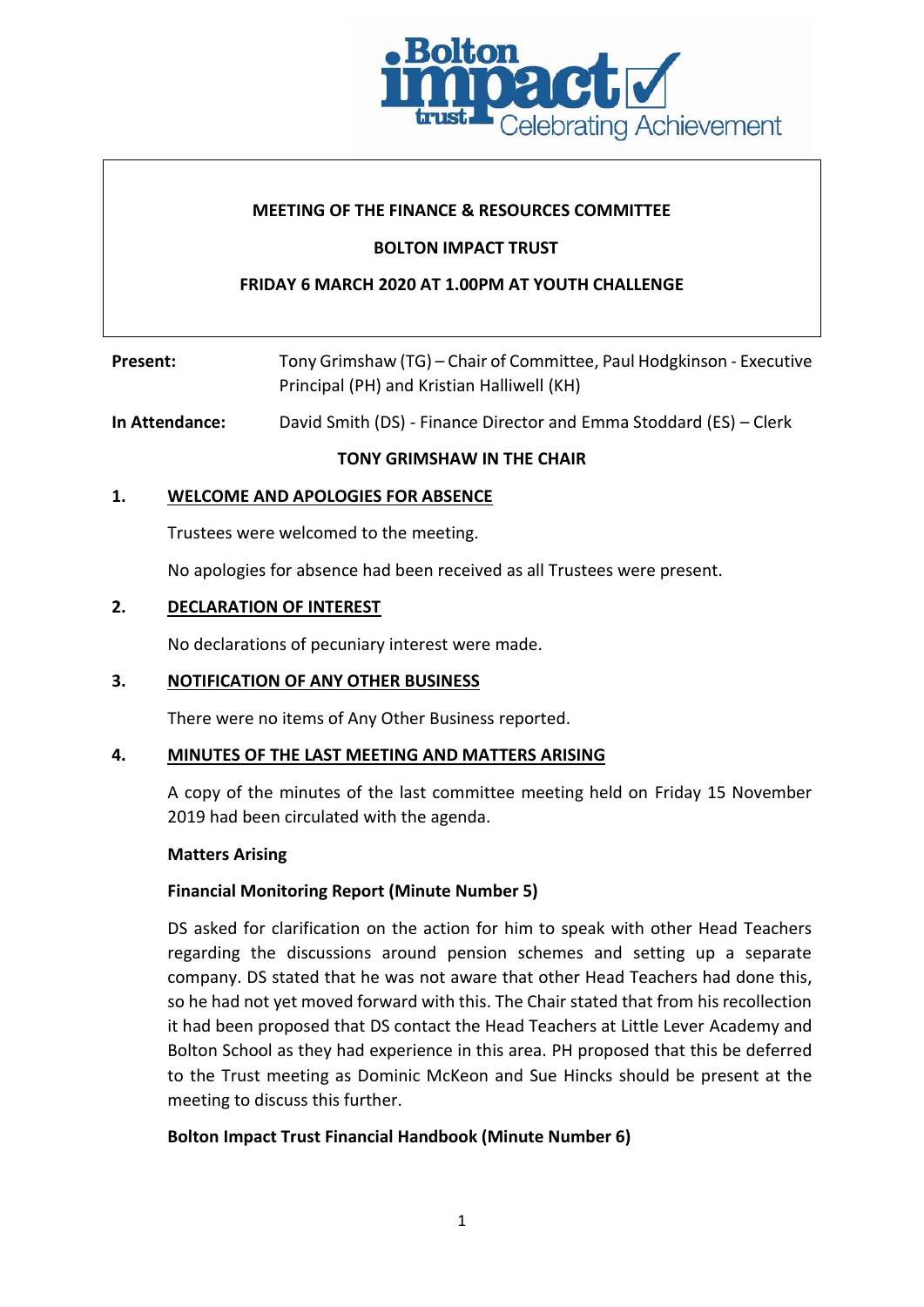

DS reported that the Financial Handbook had been updated following the discussions at the last meeting and this would be presented to the Risk & Audit Committee. DS added that Haines Watts had conducted their first internal audit and he had taken this opportunity to ask for their advice. TG asked if the Internal Audit report was available. DS advised that this had not yet been received as the auditor had been off work, but this should be ready to present to the Risk & Audit Committee on Friday 20 March.

**Agreed:** To approve the minutes of the Finance & Resources Committee meeting held on Friday 15 November 2020

## **5. FINANCIAL MONITORING REPORT 2019/2020 – SPRING TERM**

DS directed Trustees to the Financial Monitoring Report for the Spring Term 2019/20, which outlined the final monitoring position (both revenue and capital), based upon transactions that had occurred in the period 1 September 2019 to 31 January 2020; the Trust's cashflow position as at 25 February 2020, including monthly cashflow predictions up to August 2021 and the Trust's balance sheet as at 31 January 2020.

DS reported that the budget predications were going to plan; there had been some variances due to additional pupils, teachers etc. but no major variances to report. TG asked for further information on the additional teaching staff. DS explained that these were agency staff recruited to support the additional pupils. TG asked if they would be offered contracts and, if so, if this would affect the financial position. DS reported that any good agency staff would be taken on in May and this would not be an additional pressure on the budget as they were already being paid on supply.

The Executive Principal advised Trustees of two recent development / growth opportunities that had been presented to the Trust:

- 1. National Behaviour Team led by Tom Bennett. This would comprise of a team of 6 mainstream experts and 20 lead national schools (including 2 AP). BIT had received an invite to be involved; this would involve the Trust being paid to provide training for up to 500 schools. PH stated that this could be a great opportunity to raise the profile of the Trust.
- 2. The Difference Leaders Programme. This focused on reducing exclusions and would provide exceptional teachers from mainstream education specialist training in a two-year post in the senior leadership team of a PRU. After this time, the AP providers could retain the teachers, or they would go back to mainstream education. BIT was on the list of preferred providers and would have preferential access to these exceptional teachers. The AP providers would be responsible for paying the salaries for during the two-year placement.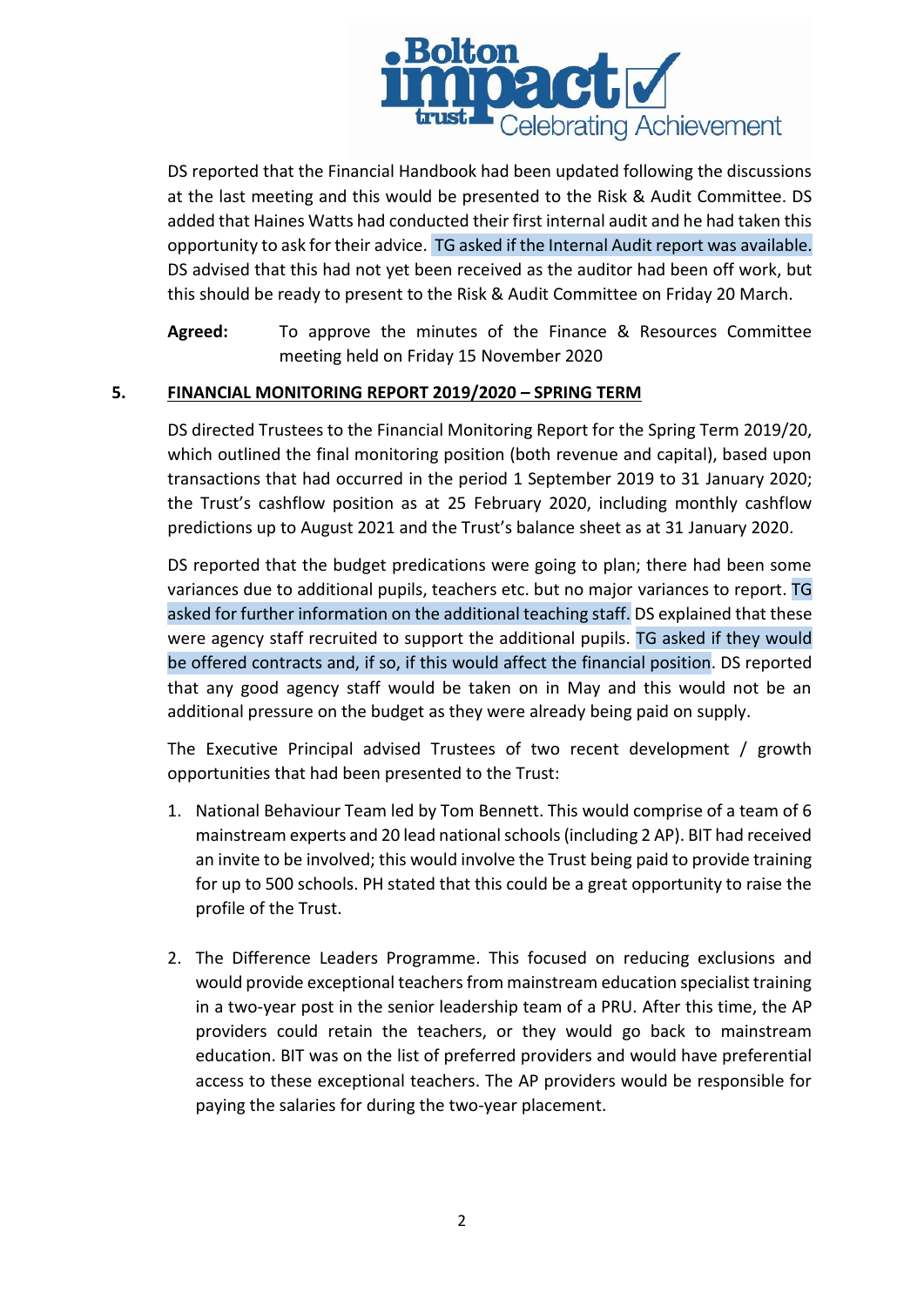

Trustees discussed both opportunities. The Chair questioned how the Difference Leaders Programme would benefit the Trust when they currently had no teaching vacancies. DS explained that the programme would not start until September so this would provide time to develop a plan of action and generate additional income to fund this. KH stated that BIT could invest a significant amount of money into these members of staff but there was no guarantee that they would then stay once the programme ended. KH expressed concern the programme could distract the Trust from their main priorities. PH stated that the programme would provide an ethical approach whilst increasing the Trust's profile. KH stated that he felt this would not be the best approach for the Trust to take at this time, considering financial constrictions.

PH stated that opportunities for raising the Trust profile were being missed as there was not enough capacity within the Central Team to focus on this. Some elements of the Business Strategy, agreed by Trustees in December, had been actioned but adding capacity within the Central Team had not moved forward. A Trustee referred to the Financial Monitoring Report and in response to questions DS reported that the anticipated budget surplus of £275,00 was increased income that would be used to pay the outstanding loans. The ESFA had informed the Trust that they wanted their loan to be repaid sooner and this would be facilitated via increased monthly loan repayments. The Chair suggested that the Trust approach the ESFA and request that this money instead be used for new staff who could help to grow the Trust as this would be in the long-term interests of the Trust.

PH stated that Trustees needed to consider the potential acquisition in Bury. Due diligence was underway, but the Trust would need to act fast to prevent standards from declining further. KH asked if the finances were healthy. DS confirmed that BIT would not inherit a surplus or deficit, any legacies or losses would not be accepted, and any liabilities would remain with the Council. Trustees discussed this further, including whether it would be more viable to start a provision from scratch as opposed to inheriting one. PH stated that he had a meeting the following week and would report back to Trustees.

### **Capital Resources**

DS reported that the Trust had brought forward capital resources of £86,000 and anticipated receiving a further £26,000 of devolved formula capital funding in 2019/20. Following £27,00 expenditure on a replacement minibus and replacement computer equipment the Trust had £85,000 of uncommitted capital resources available.

It was proposed that the kitchen, toilet, and student kitchen (for teaching) including the adult area be updated. The overall cost was anticipated to be in the region of £35,000.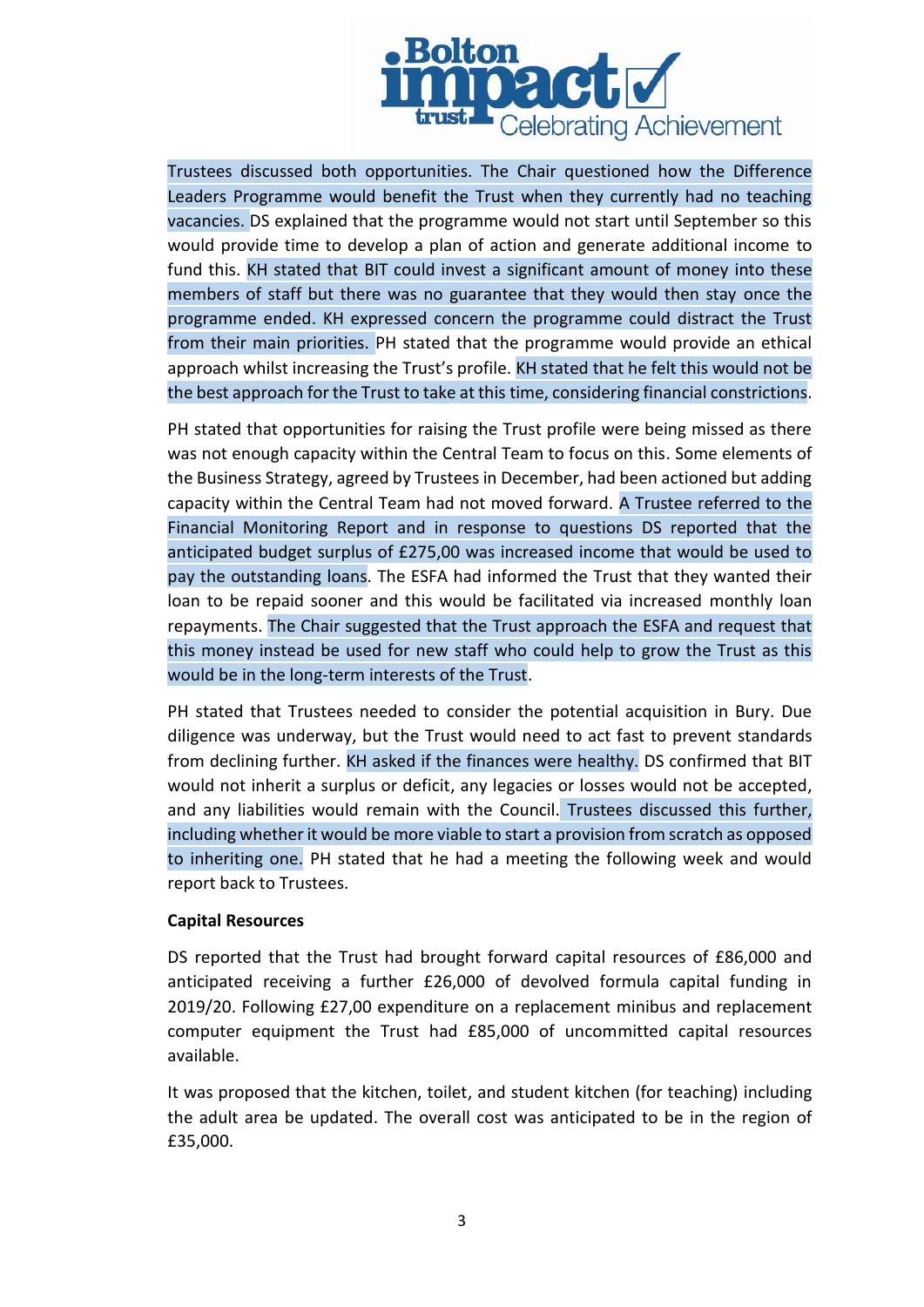

Trustees were informed that the student kitchen would cost around £25,000. KH stated that the Trust should try and get funding for this.

TG stated that once the specification was received for the kitchen and toilet, quotes then needed to be secured. The Trust would need to go out to tender for the student kitchen as this was more than £15,000. KH asked if this capital spend would create any additional income for the Trust. DS explained that reconfiguring the student kitchen would mean that 10 additional pupils could be accommodated, which would generate £188,000. However, additional staff would need to be recruited within this figure. Pupils would also benefit from the remodelling as this would also create space for Art and Science. TG stated that the kitchen would pay for itself within a year so should be considered as an investment as opposed to expenditure. PH stated that acquiring suitable premises continued to be a challenge. Discussions had taken place with the Local Authority regarding splitting the KS3 and KS4 provision; however, the KS3 pupils would need to be off-site and currently there was not suitable premises available to accommodate this. KH suggested that he and TG could assist the Trust and investigate suitable premises.

Trustees discussed at length the options for moving forward. This could entail expansion into other boroughs including the Bury acquisition or an alternative option could be the remain at 187 with Bolton Council with a focus on providing training and paid for support via an external consultancy model. PH stated that the concentrated model was currently the most attractive.

**Agreed:** i) To give initial approval for the spend of £35,000 from capital resources on the kitchen, toilet, and student kitchen, subject to quotes being received and the work on the student kitchen going out for tender

> ii) To receive and note the Financial Monitoring Report 2019/20 – Spring Term

# **6. POLICY APPROVALS**

### **Pay Policy**

DS reported that the Pay Policy had been approved in November, but some anomalies had been highlighted during the switch to One Education. The policy had been amended following consultation with One Education, the School Improvement Professional and the SLT and the final policy then produced.

KH asked what financial implications were associated with aligning staff to the national framework. DS explained that financial implications were minimal as this had already been budgeted for. PH added that the Trust paid Support Workers well, so this was likely to attract good staff rather than deter them.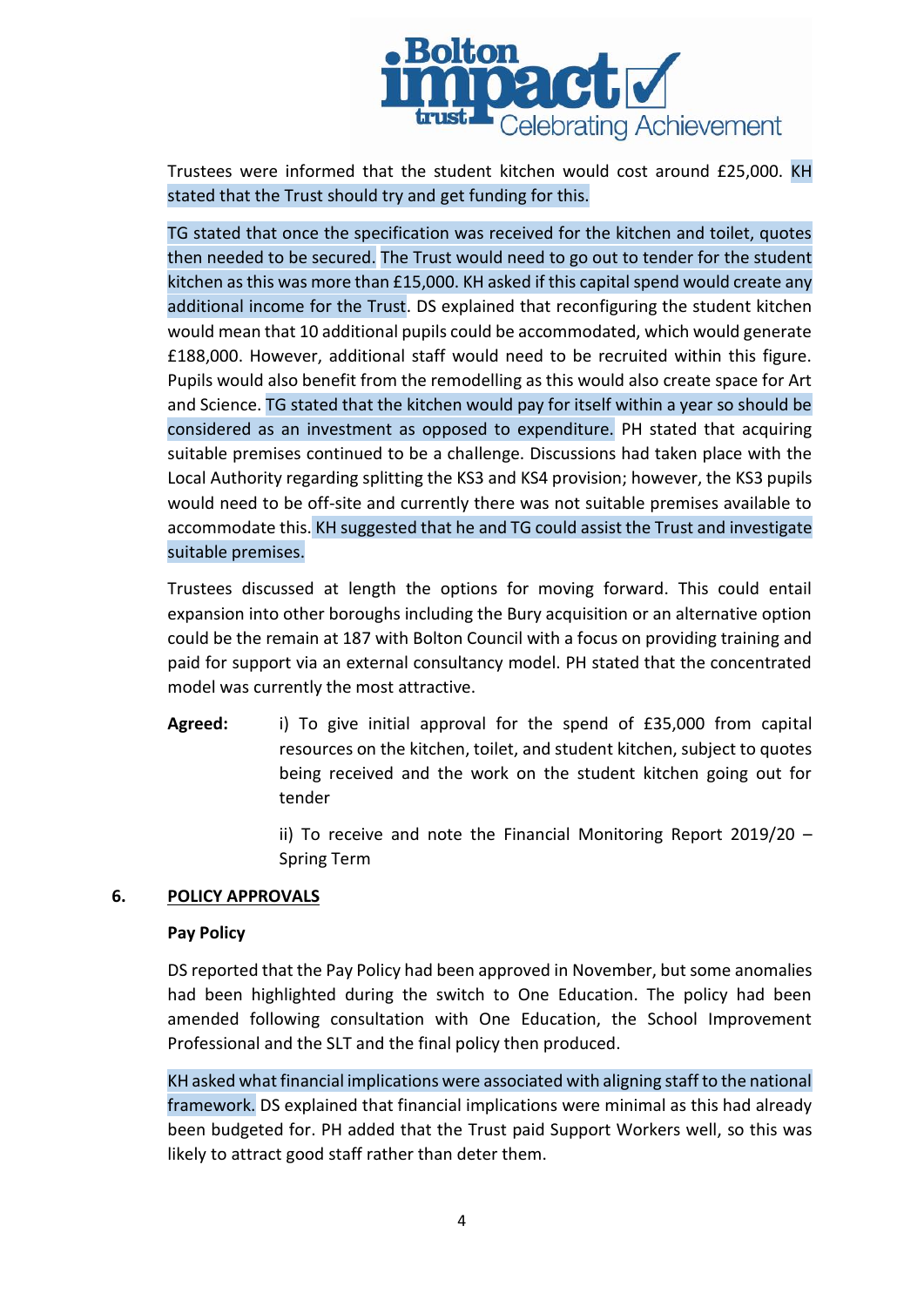

## **Anti-Fraud & Corruption Policy**

DS advised that the Anti-Fraud & Corruption Policy had been updated to include the areas that would be included during the termly audit of internal assurance reviews.

### **Investment Policy**

KH stated that the current policy was very succinct and suggested that this be reviewed when the Trust were in a stronger position to invest. Pay-back periods would also need to be added. DS concurred that the policy would need to be reviewed when the Trust was in a position to invest and added that the currently the policy focused on financial investments.

**Agreed:** To approve and adopt the following policies:

- Pay Policy
- Anti-Fraud & Corruption Policy
- Charging & Remissions Policy
- Investment Policy

## **7. DATES OF NEXT TRUSTEE COMMITTEE MEETINGS**

**Agreed:** That the next meeting dates be as follows:

Friday 12 June 2020 at 1.00pm

### **8. ANY OTHER URGENT BUSINESS**

### **8.1 WHYS UP**

PH informed Trustees that BIT had been using the services of a company called WHYS UP to deliver training to pupils and staff across the Trust around mental health and resilience. Trustees were informed that the spend so far was £16,000, which exceeded the threshold of £15,000, so approval was needed to continue. The Chair questioned why Trustees had not been asked to approve the spend prior to this point and if it was advisable that this amount be spent with just one company. DS advised that Trustees had approved the budget, which included spend on staff training. It had not been anticipated that the amount spent on this training would exceed £15,000, so this had not been highlighted previously. PH stated that WHYS UP had provided a great service, this had had a huge impact on both staff and pupils and therefore had been rolled out across the Trust. The costs would decrease now that most staff had been trained and the remaining spend would be in the region of £20,000 inclusive of the £16,00 spent so far. DS reported that he would report back to Trustees should the expenditure exceed £20,000 but added that this was unlikely.